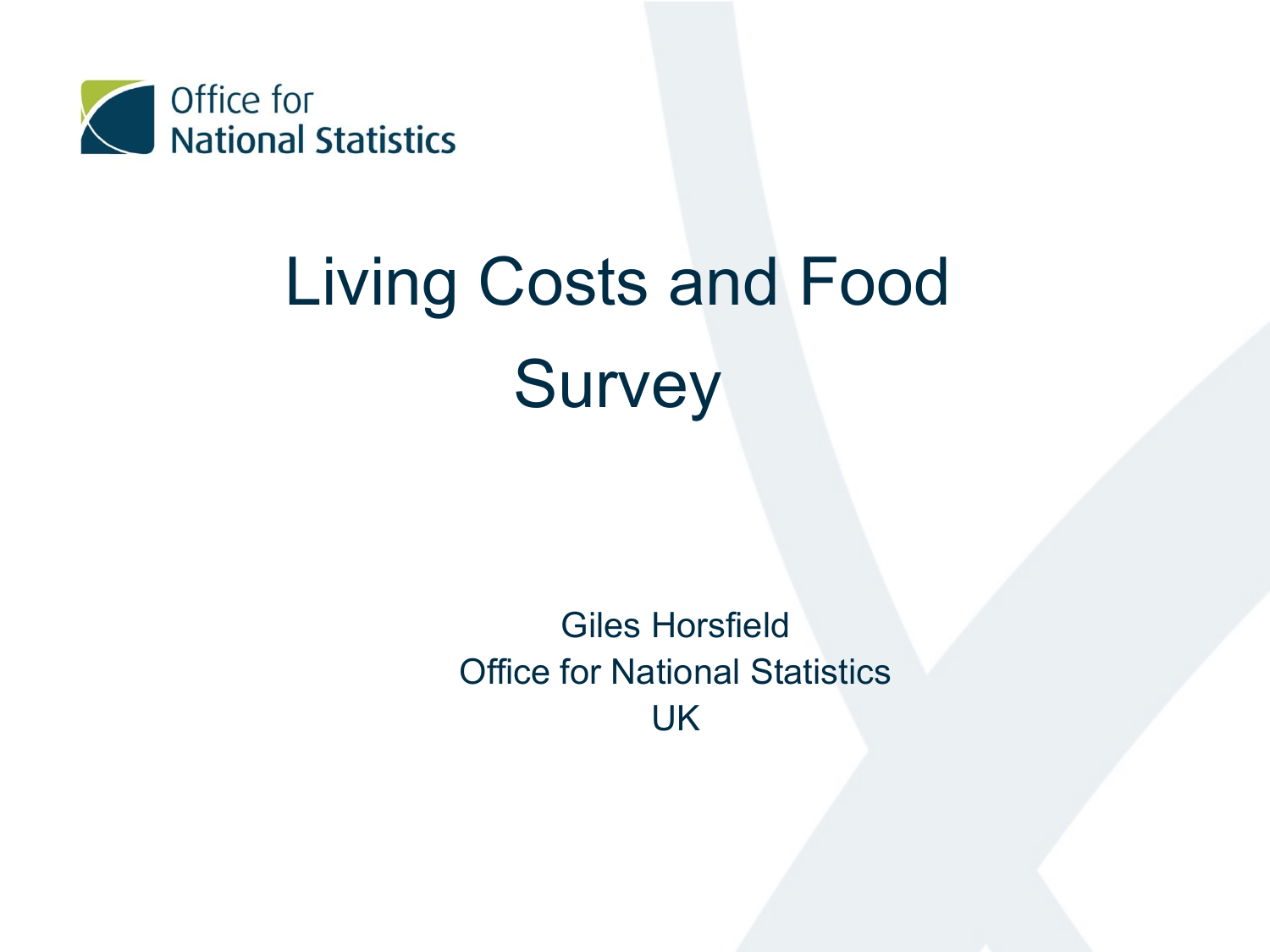# **Contents**

- Introduction
- Key Results of 2009 survey
- Data collection: interview and diary
- Developments: looking ahead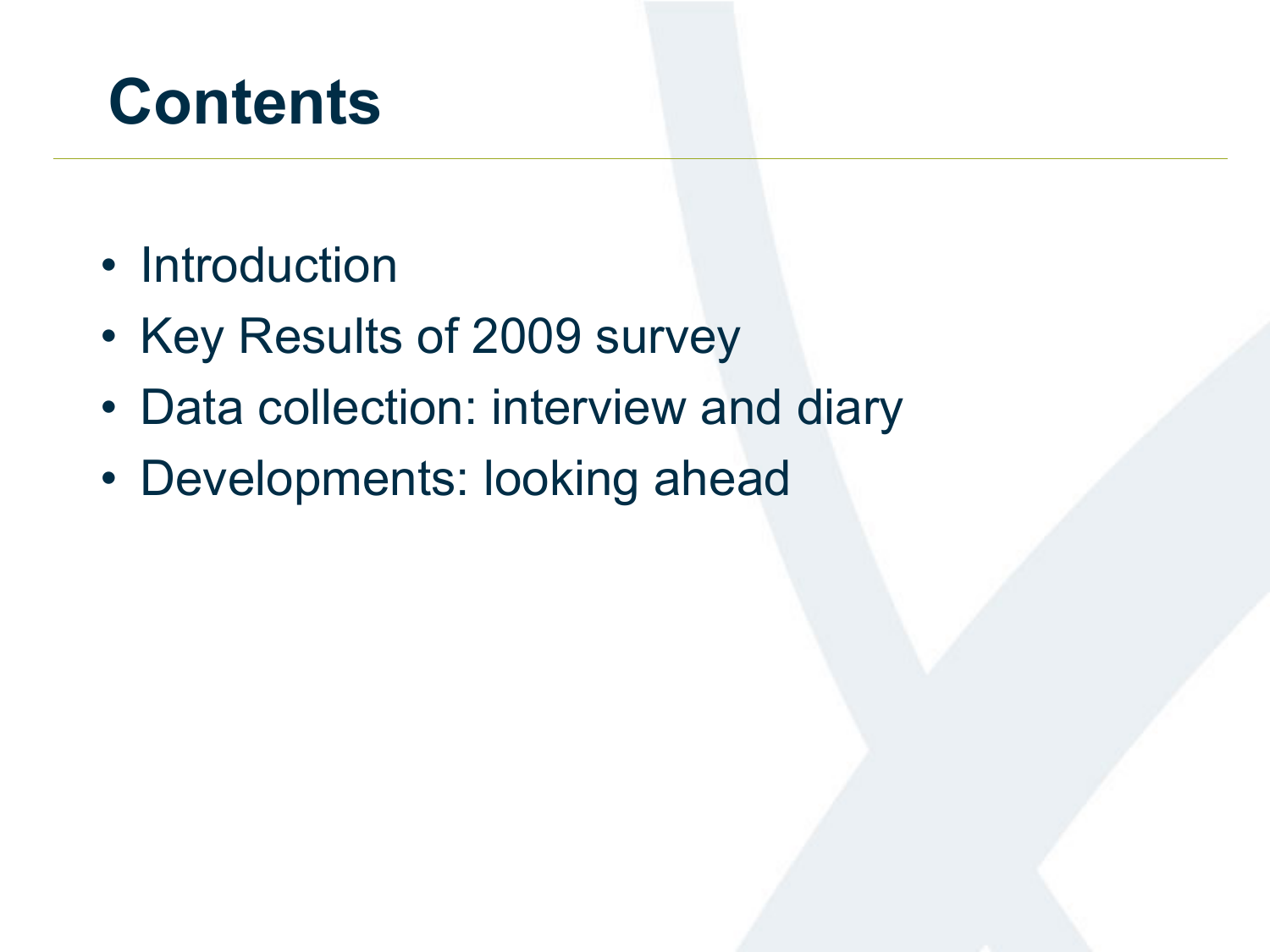# **Living Costs and Food Survey**

- Sample of around 6,000 households
- Interview plus two-week diary of expenditure
- Response (interview plus diary) =  $51\%$ 
	- decline in response
	- similar trend across social surveys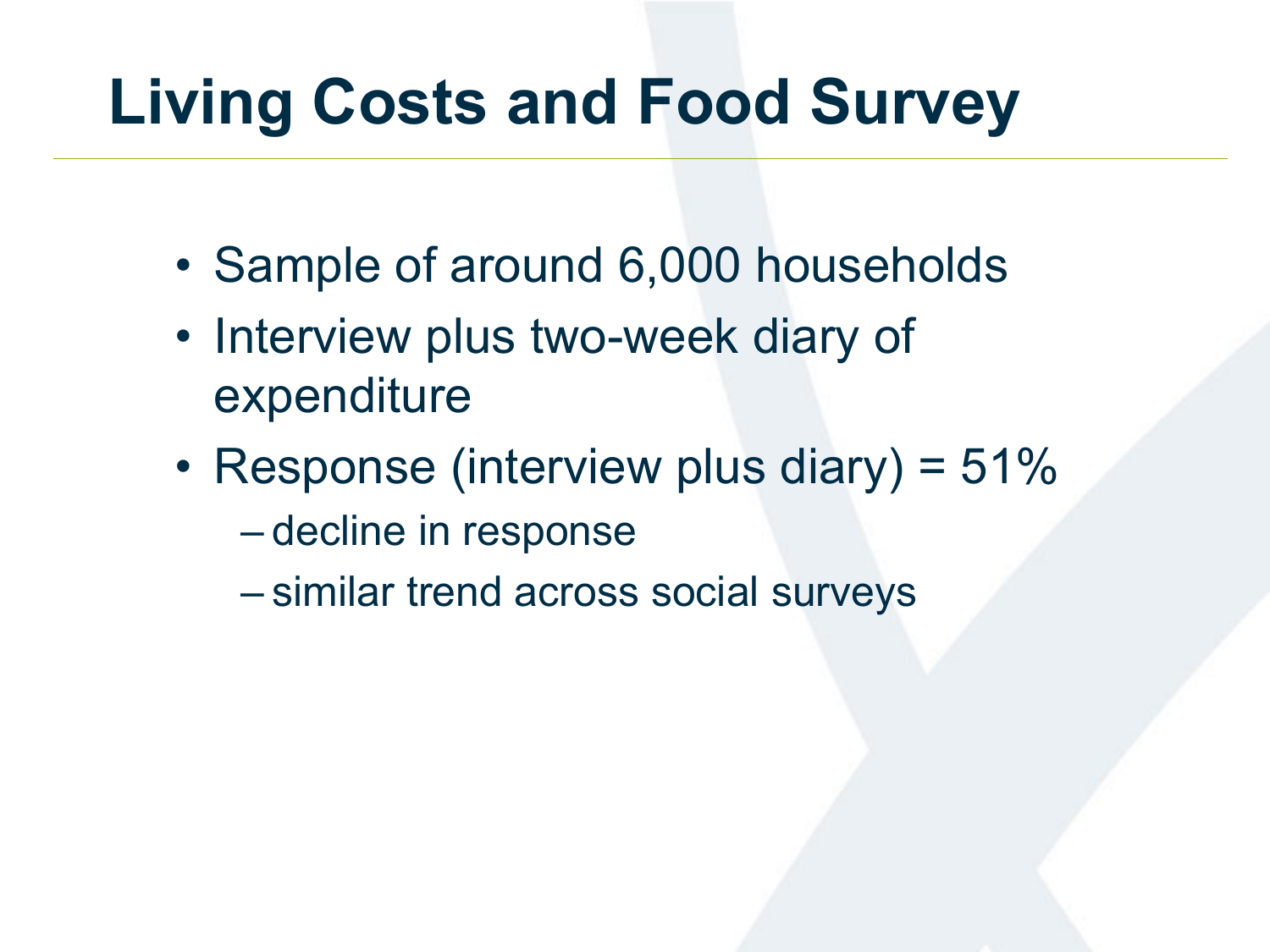# **Sample design**

- Stratified by:
	- region
	- ownership of cars
	- socio-economic group head of household
- Clustered: post code sectors are PSUs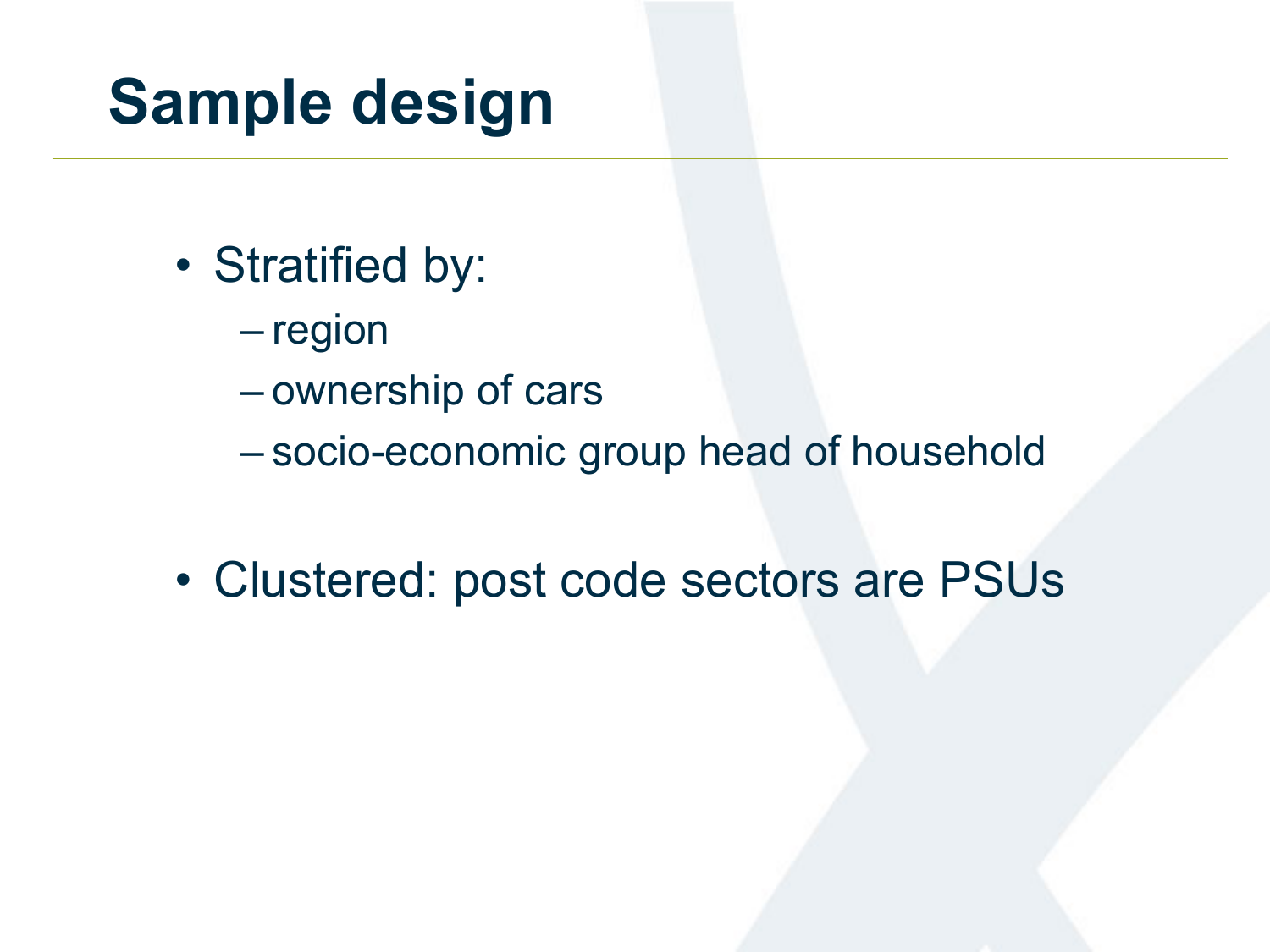### **Interview: overview**

- Expenditure
- Income
- Ownership of consumer durables
- Demographics
- Also part of Integrated Household Survey (IHS)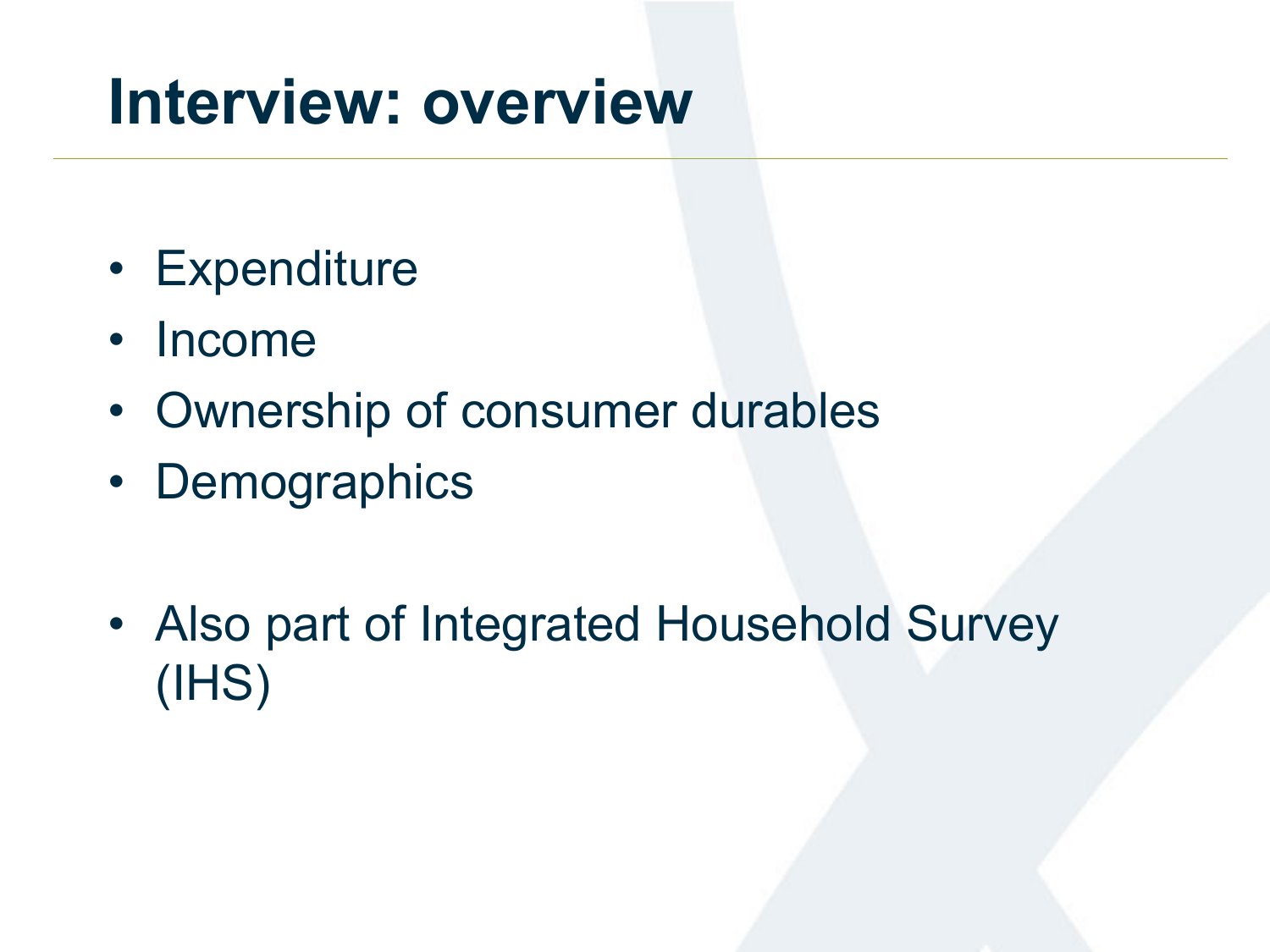## **Uses of Survey**

- Retail Price Index
- Consumer price indices
- Spending patterns of population
- Household expenditure for GDP
- Effect of taxes and benefits
- Food consumption and nutrition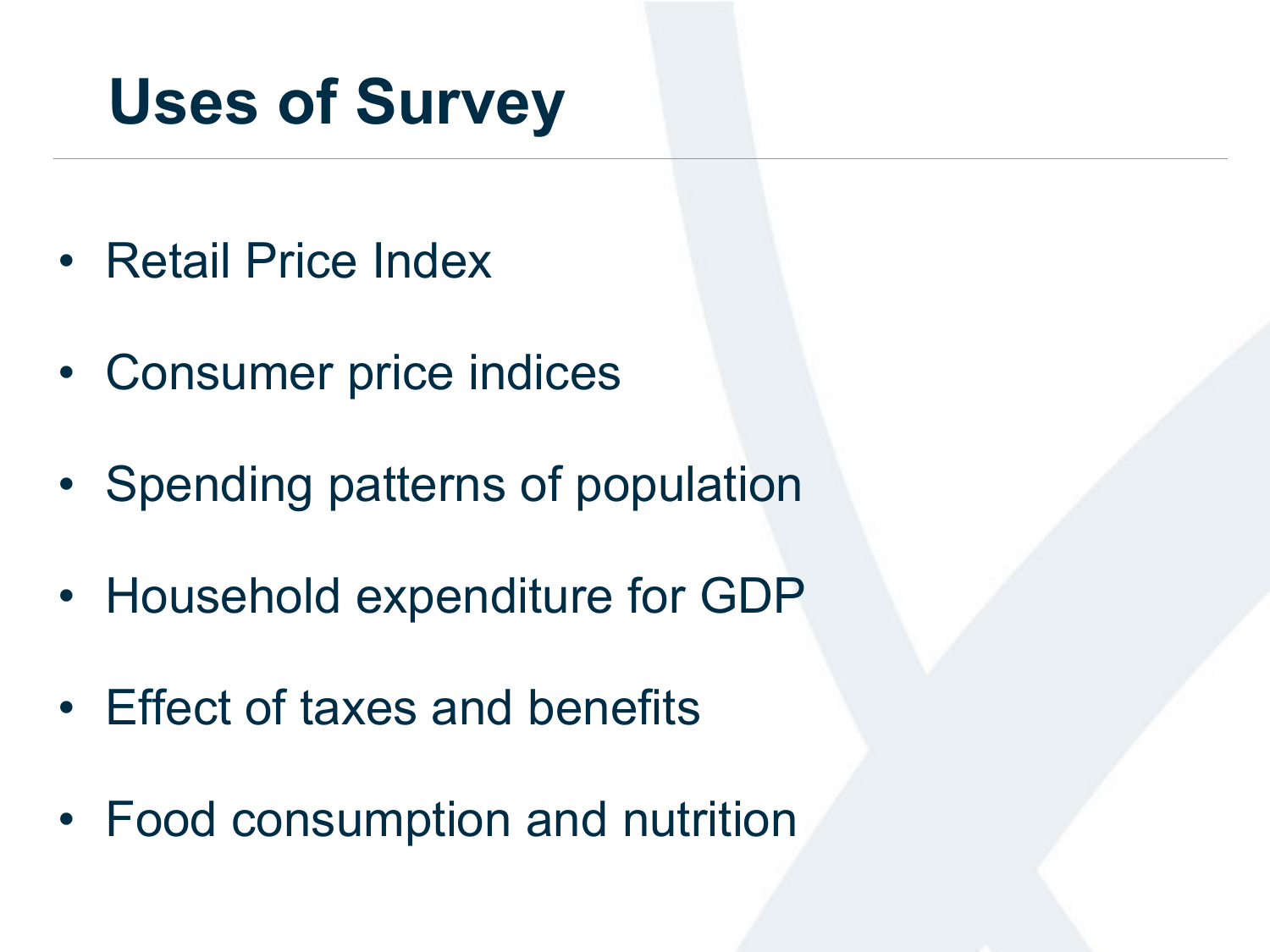# **Headline figure 2009**

- Average household weekly expenditure was **£455** (£471 in 2008)
- First drop since current methods implemented in 2001-02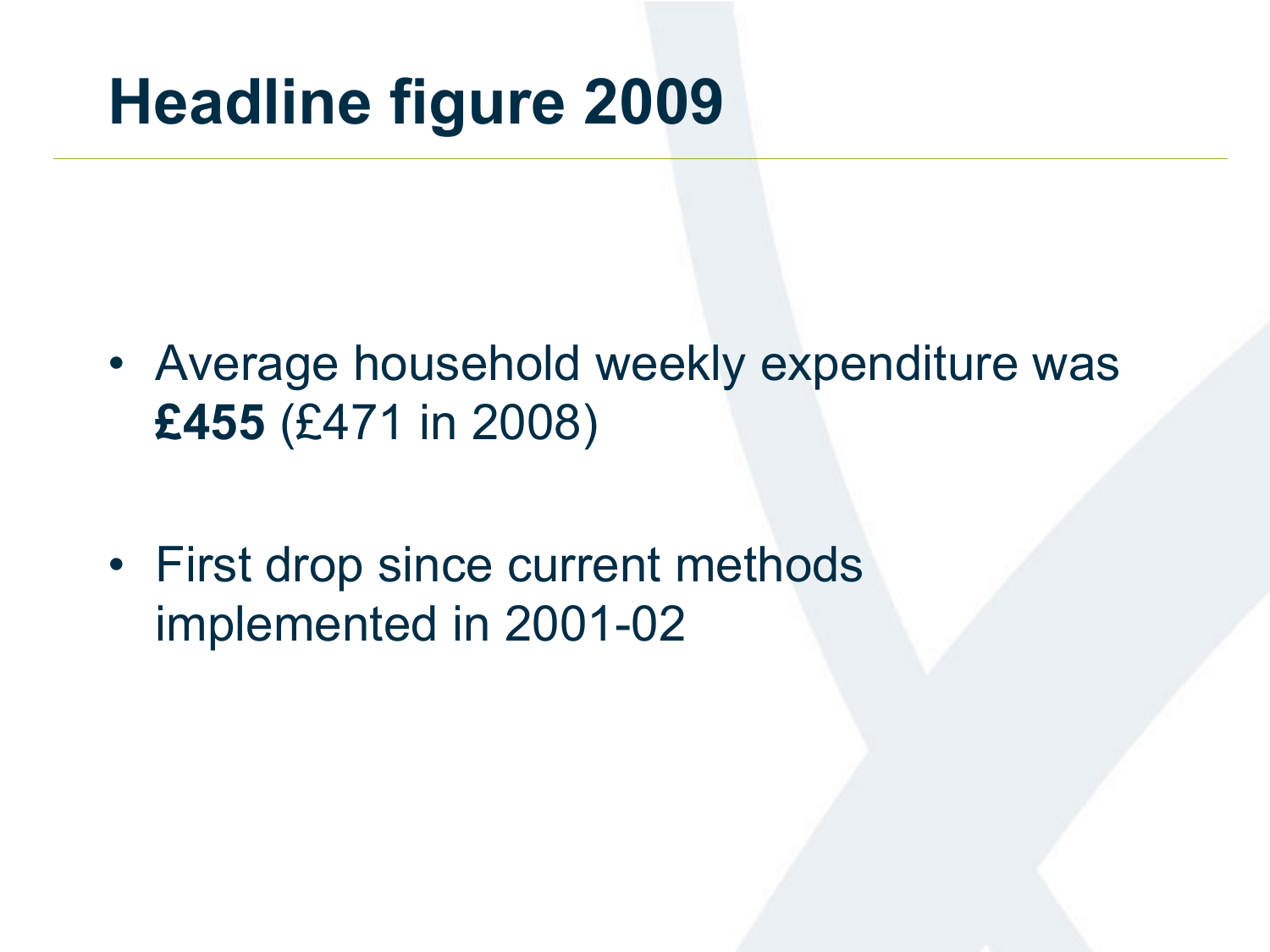#### **Average weekly expenditure on main commodities and services 2009**



*Source: Living Costs and Food Survey, Office for National Statistics*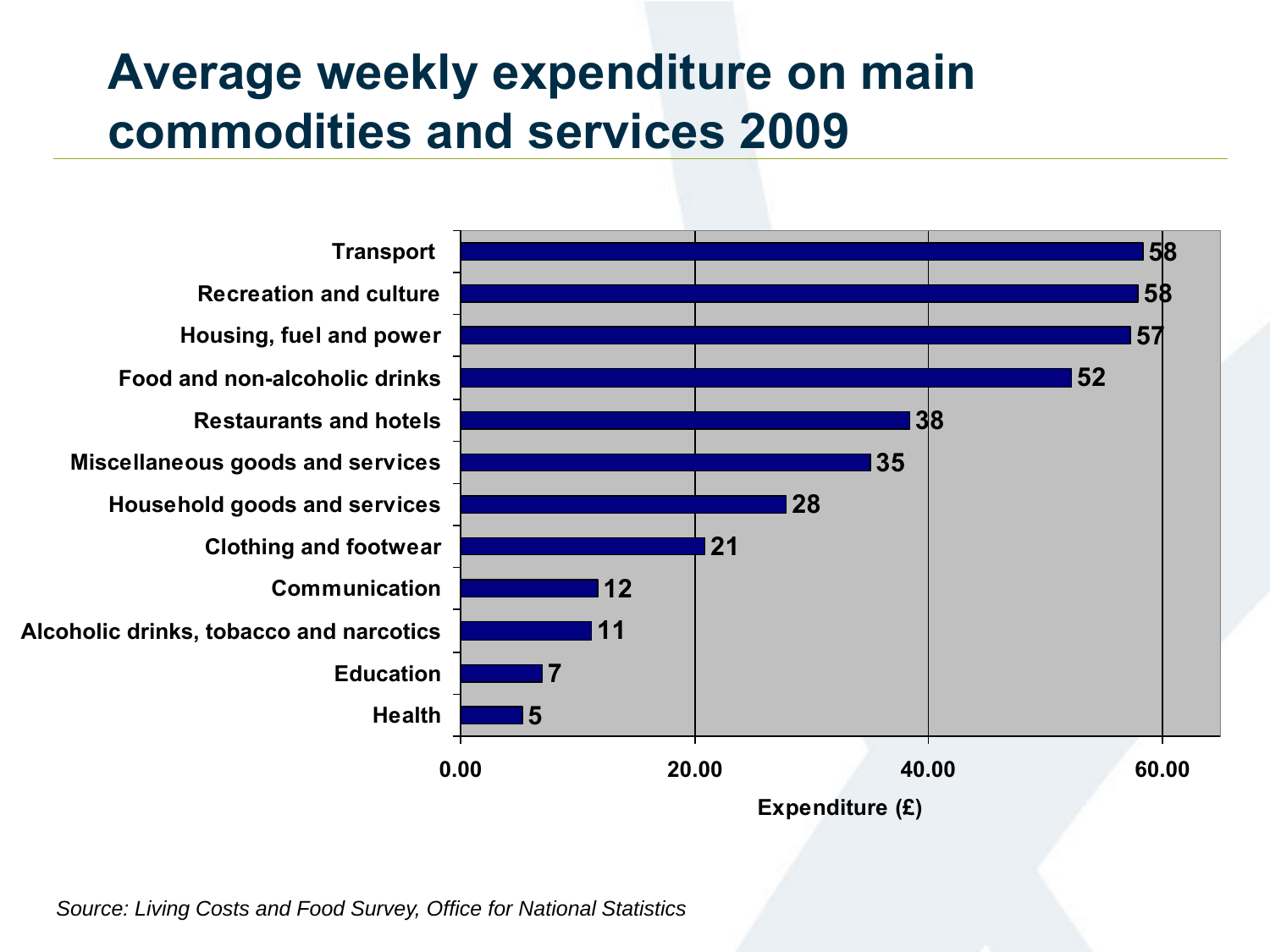#### **Changes over time (percentage of total expenditure)**

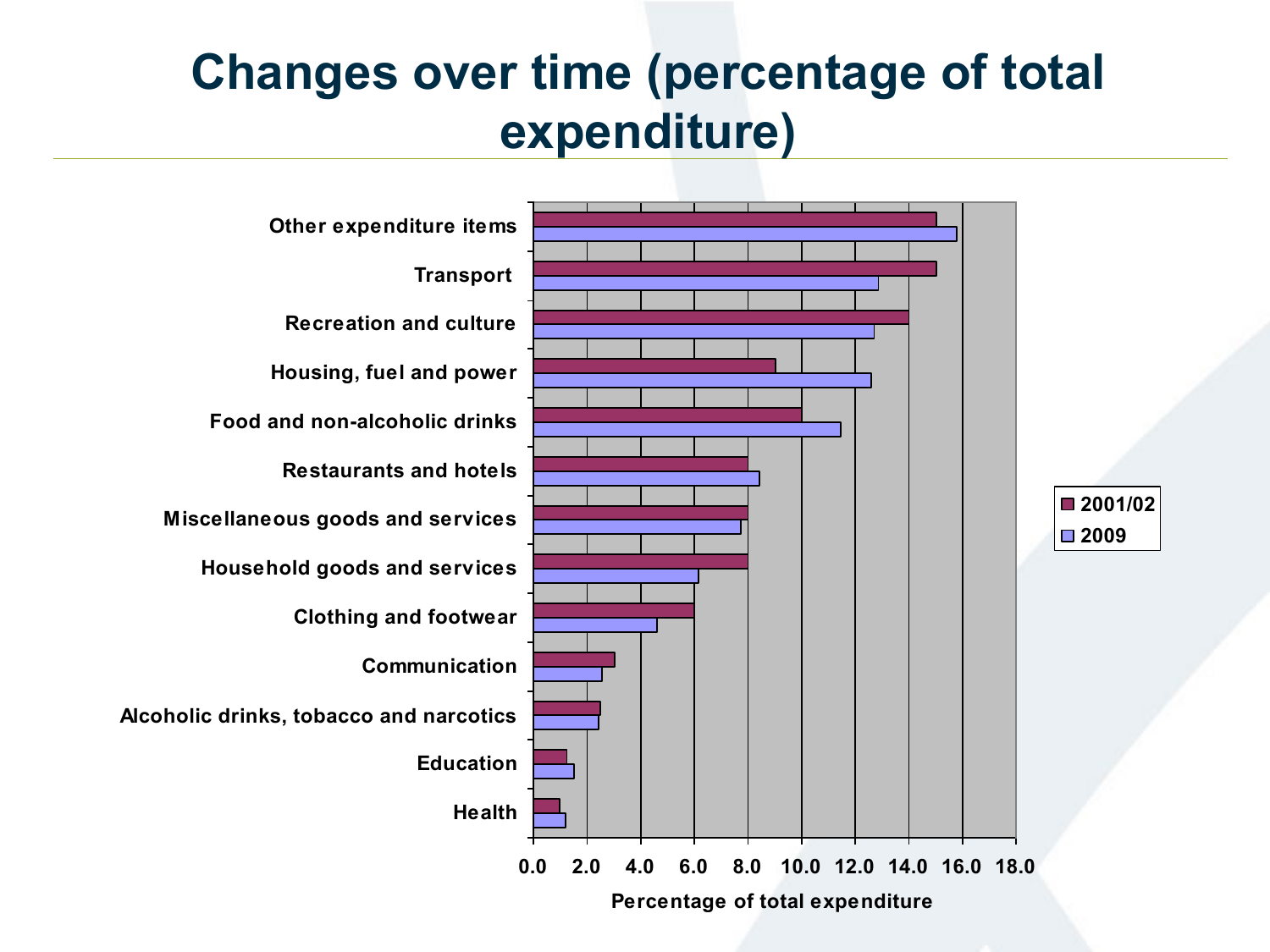### **Housing-related costs (renters and mortgage holders)**

- £71 a week average net rent paid by renters
	- London £111
	- North East £37
- £133 a week average mortgage payment by mortgage holders
	- London £203
	- Scotland £112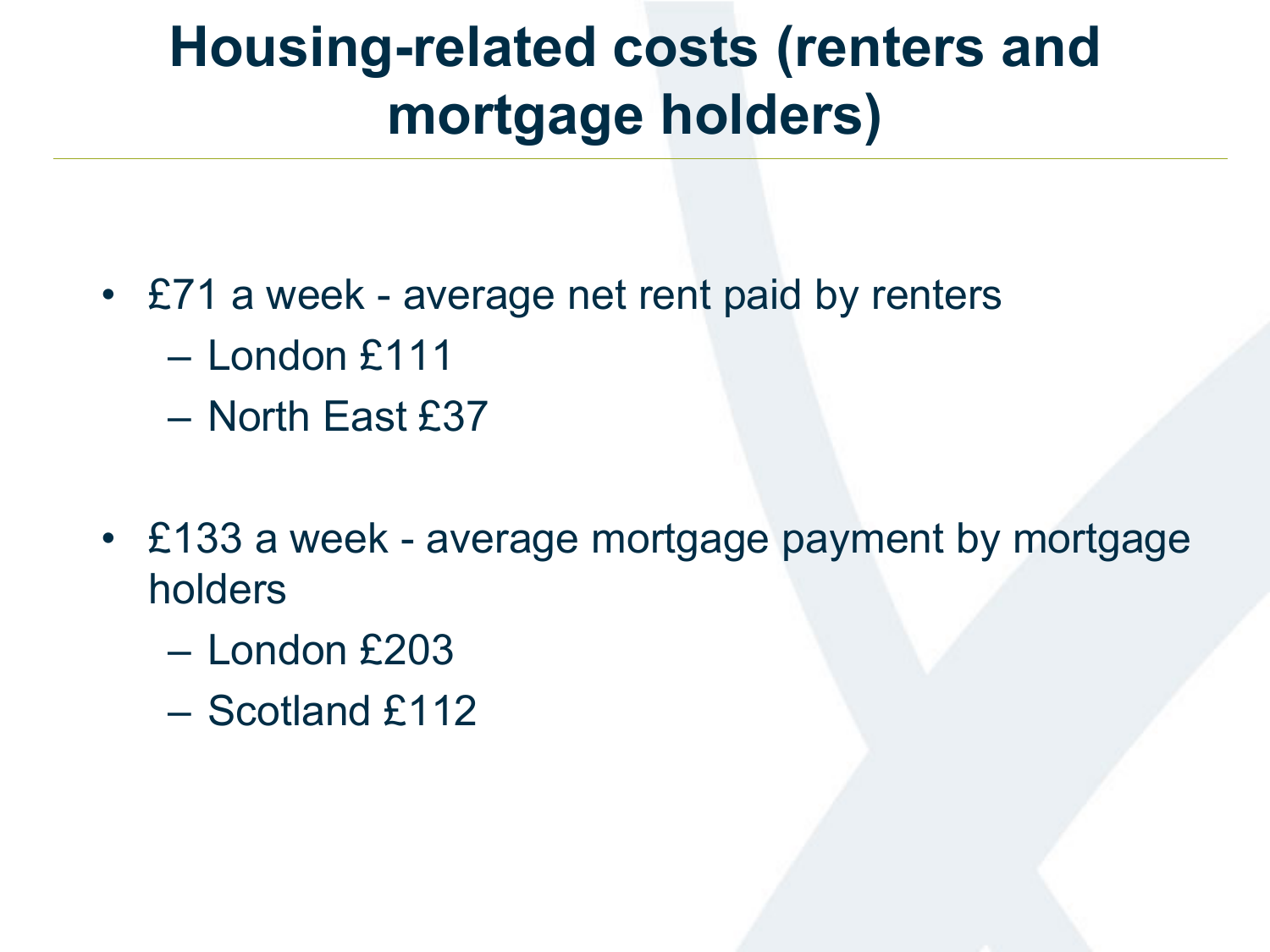#### **Households with… 2009**



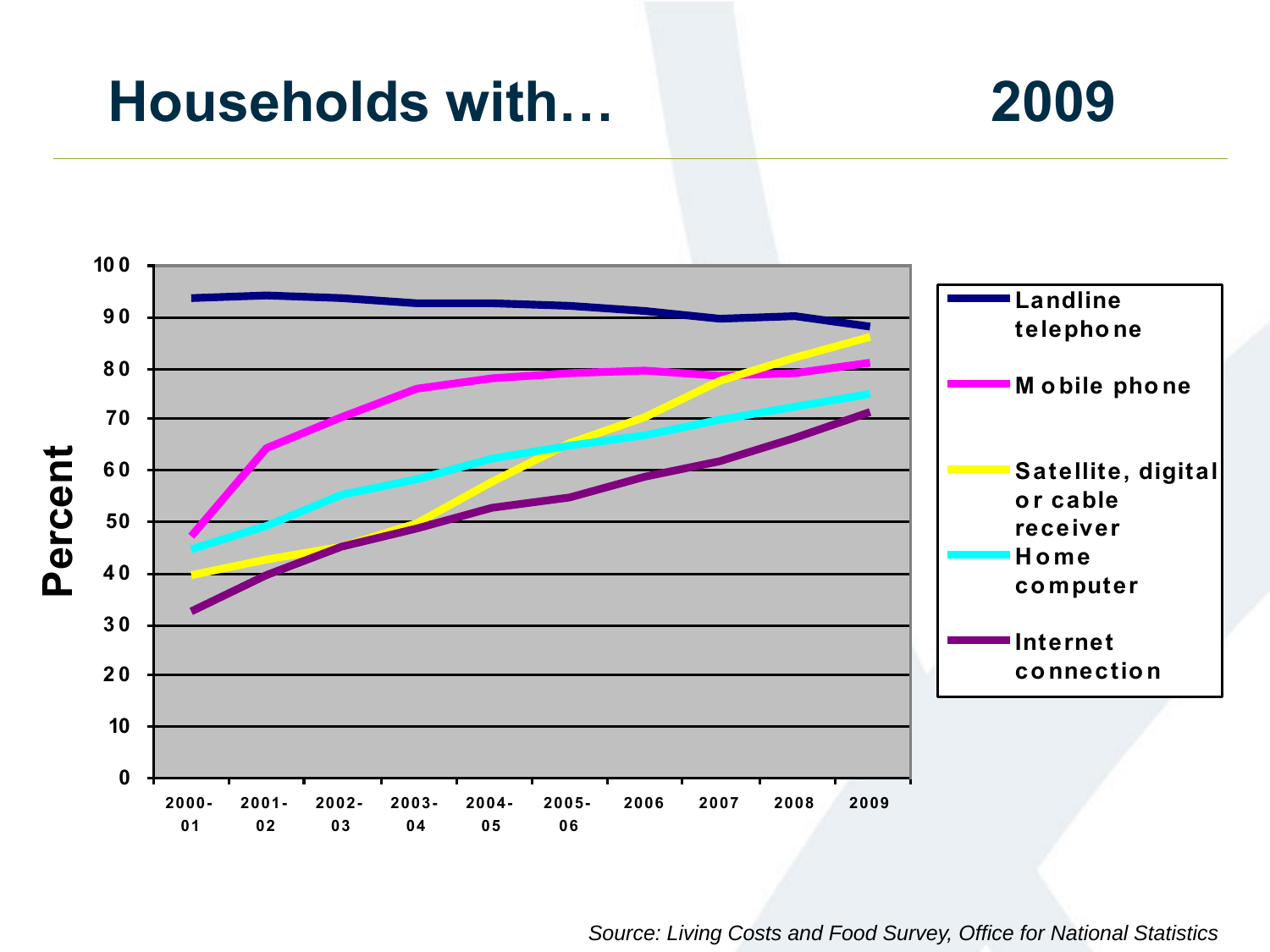### **Ownership by income decile 2009**



*Source: Living Costs and Food Survey, Office for National Statistics*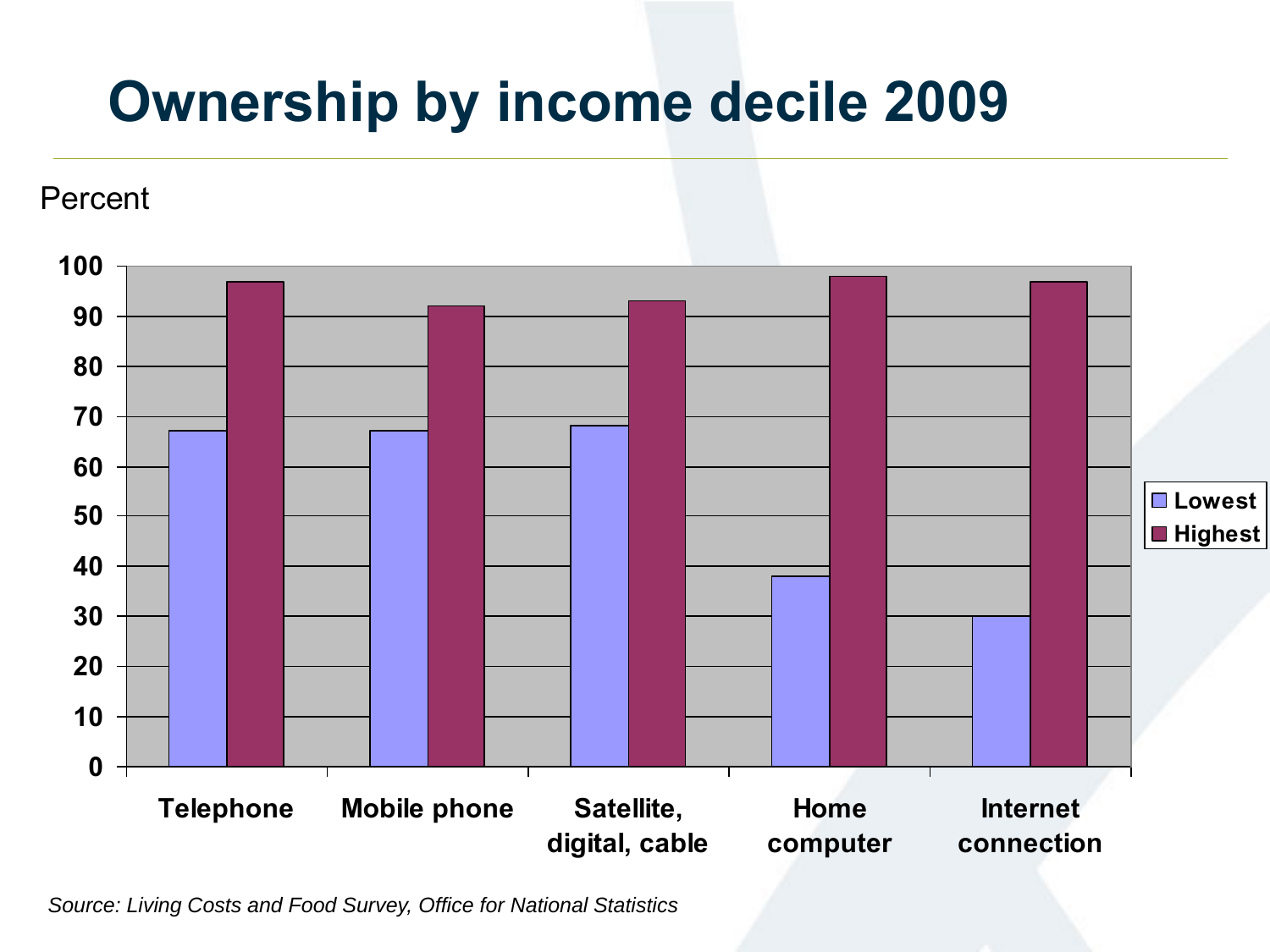### **Interview: expenditure**

- Expenditure on:
	- regular payments, eg. utility bills
	- insurance
	- licences
	- season tickets
- Large purchases (retrospective). Specified items for 3-12 months:
	- motor vehicles
	- carpets; furniture; holidays; some housing
- Other purchases over £5,000 in last 3 months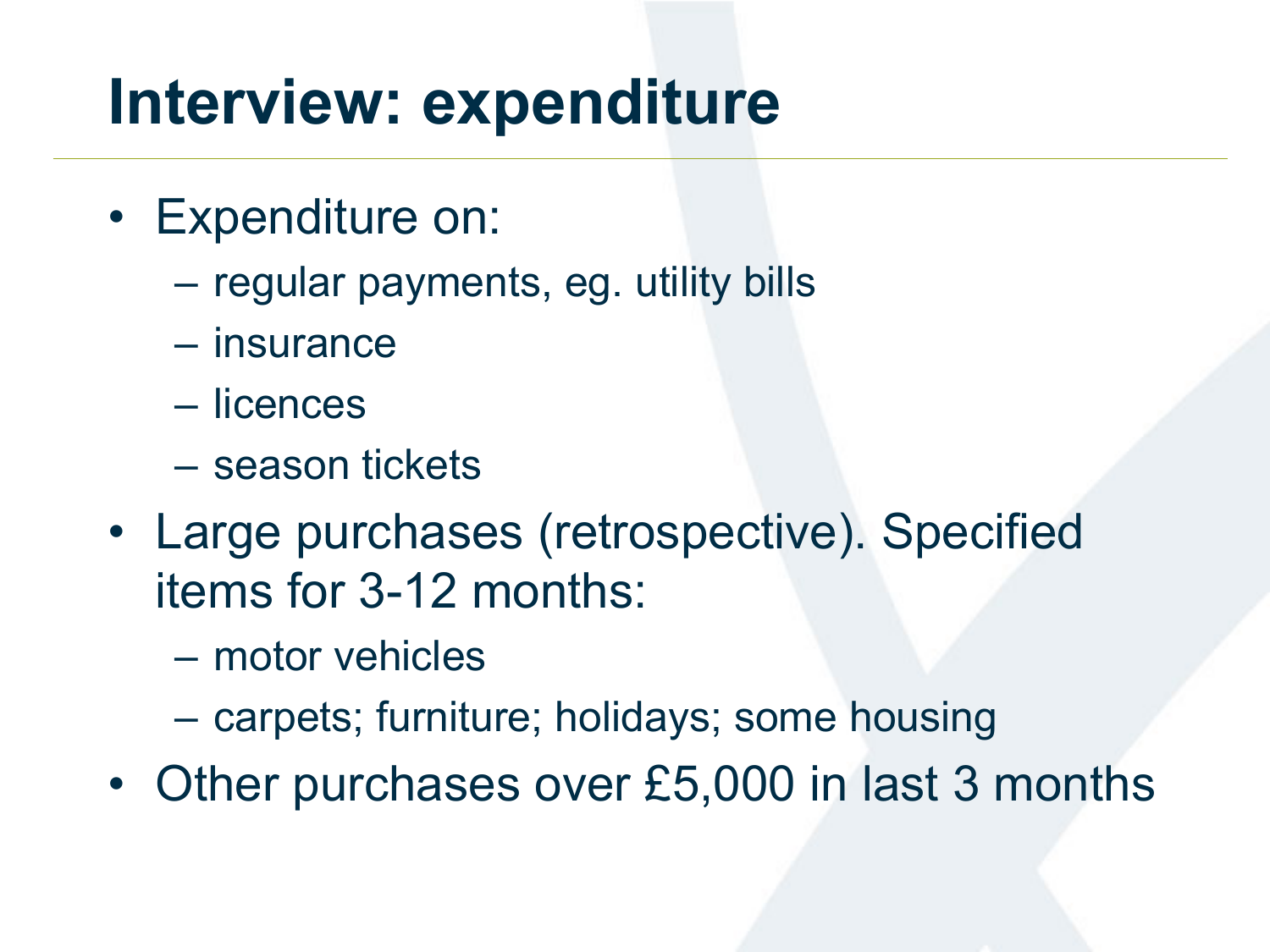# **Diary: overview**

- Two weeks
- All adults (essential that Main Diary Keeper completes diary)
- Children aged 7-15 complete simplified diary
- Diary designed to capture a high level of detail on food and drink purchases, including weights and measures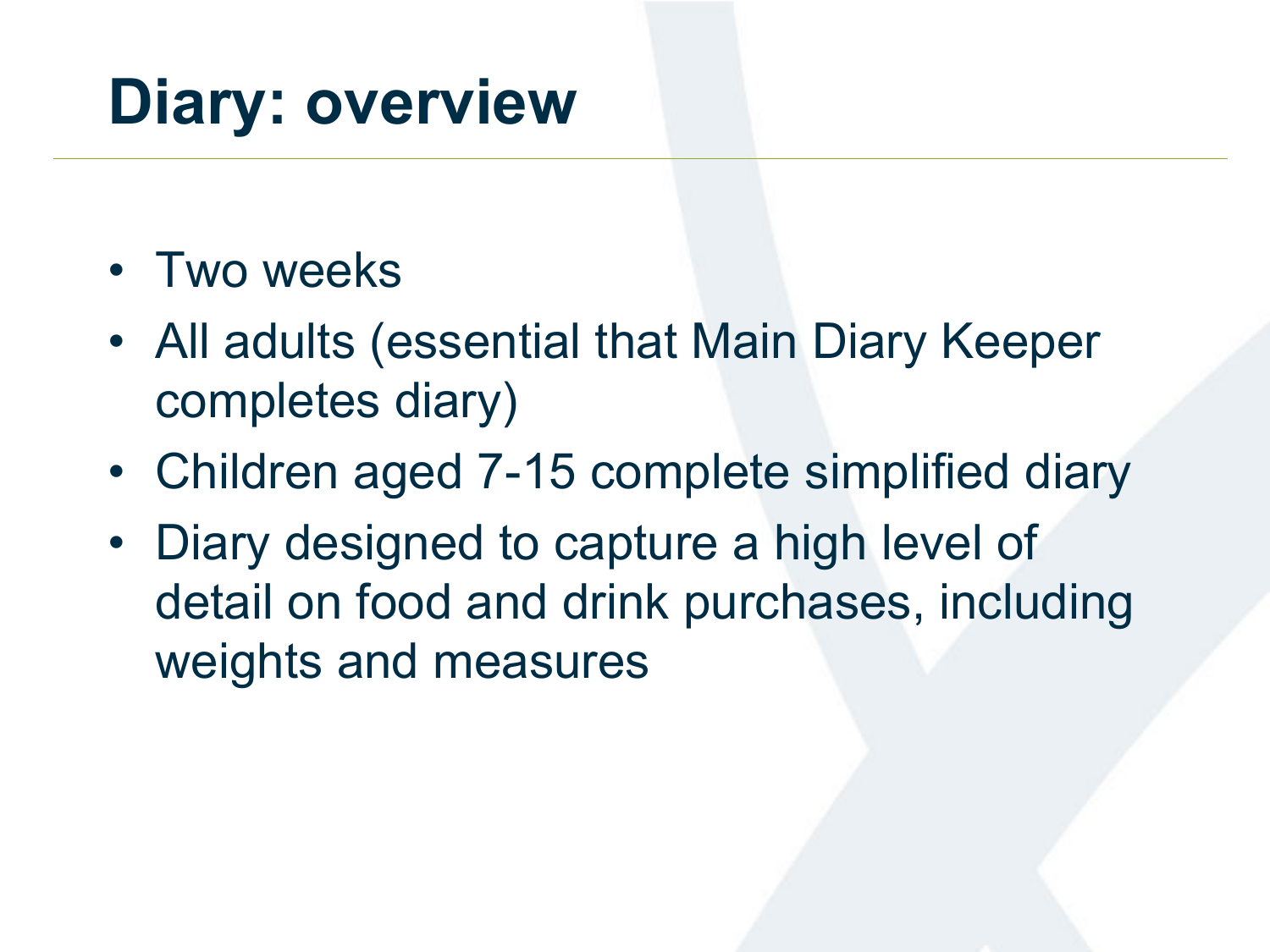### **Encouraging respondents**

- Incentive: £10 per adult; £5 per child, for completed diaries
- Information given about uses of survey
	- phone and internet links
	- Advance letter and leaflet
- Interviewers well briefed on importance of survey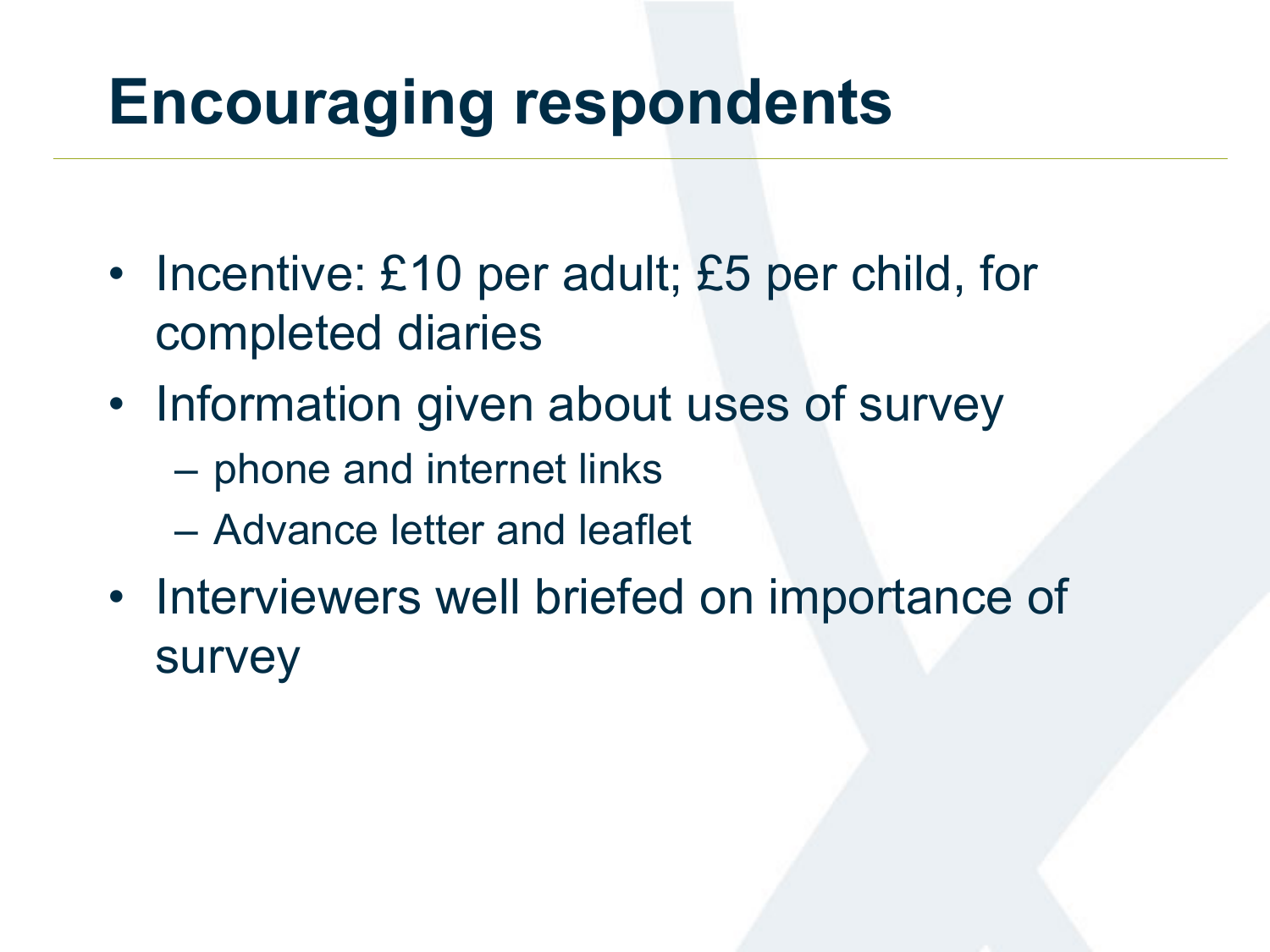### **Easing respondent burden**

- Till receipts attached to diary
- Mini diary issued for recording purchases while eating out etc
- Support from interviewers in completing diary, annotating receipts etc
- Questionnaire content reviewed and streamlined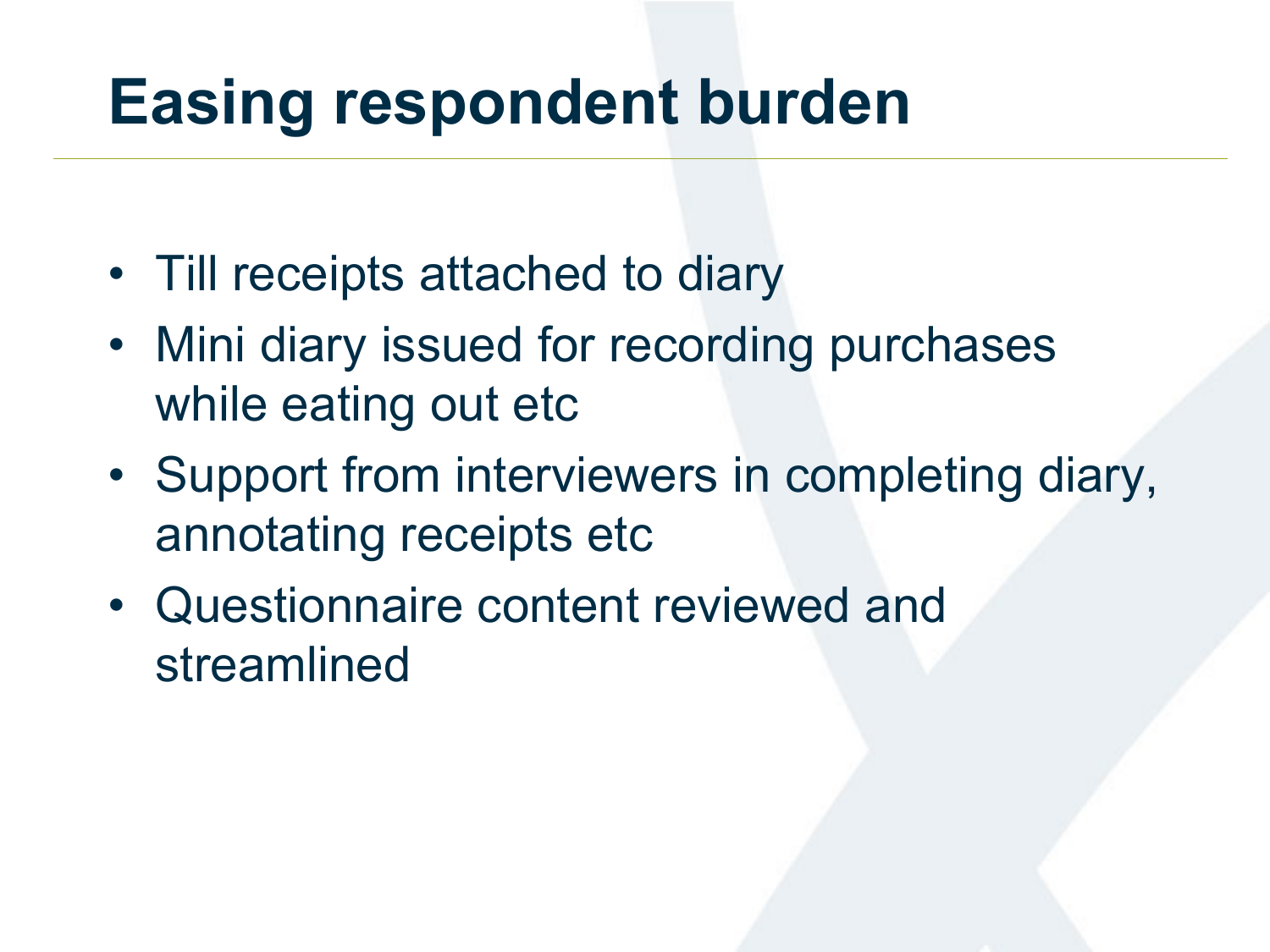## **Diary: interviewers role**

- Brief respondents
- Return to check progress during diary period
- Check at end of diary period, and annotate diary and receipts where necessary
- Where information is missing (eg weights and measures) return to retailers to check
- Calling patterns optimised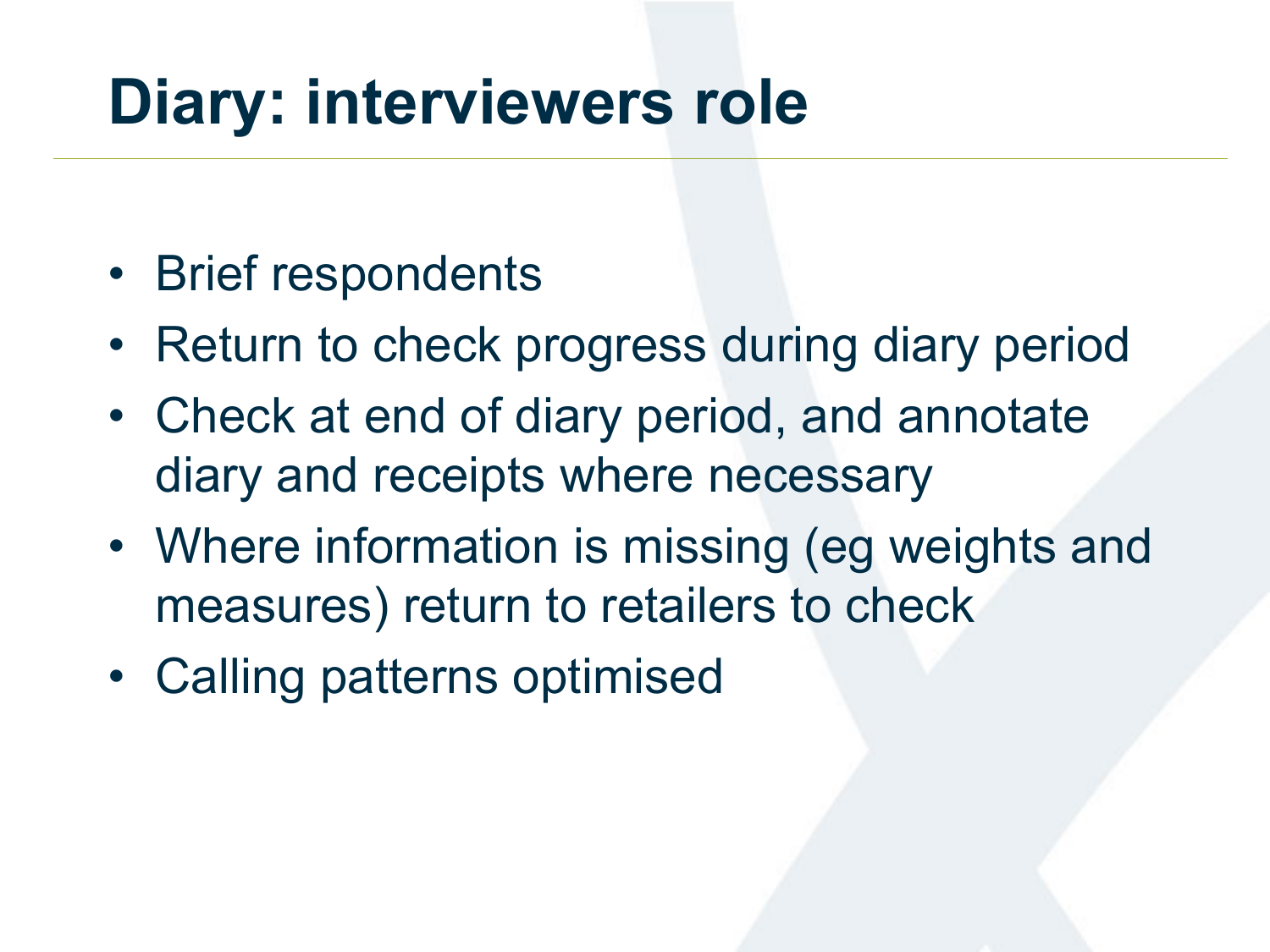# **Diary: HQ processing**

- Team of coders transfer data from paper diaries to electronic format (Blaise)
- Check data quality: queries returned to interviewers where necessary;
- Missing data imputed: obtained via web searches and other sources
- Questionnaire and diary data combined